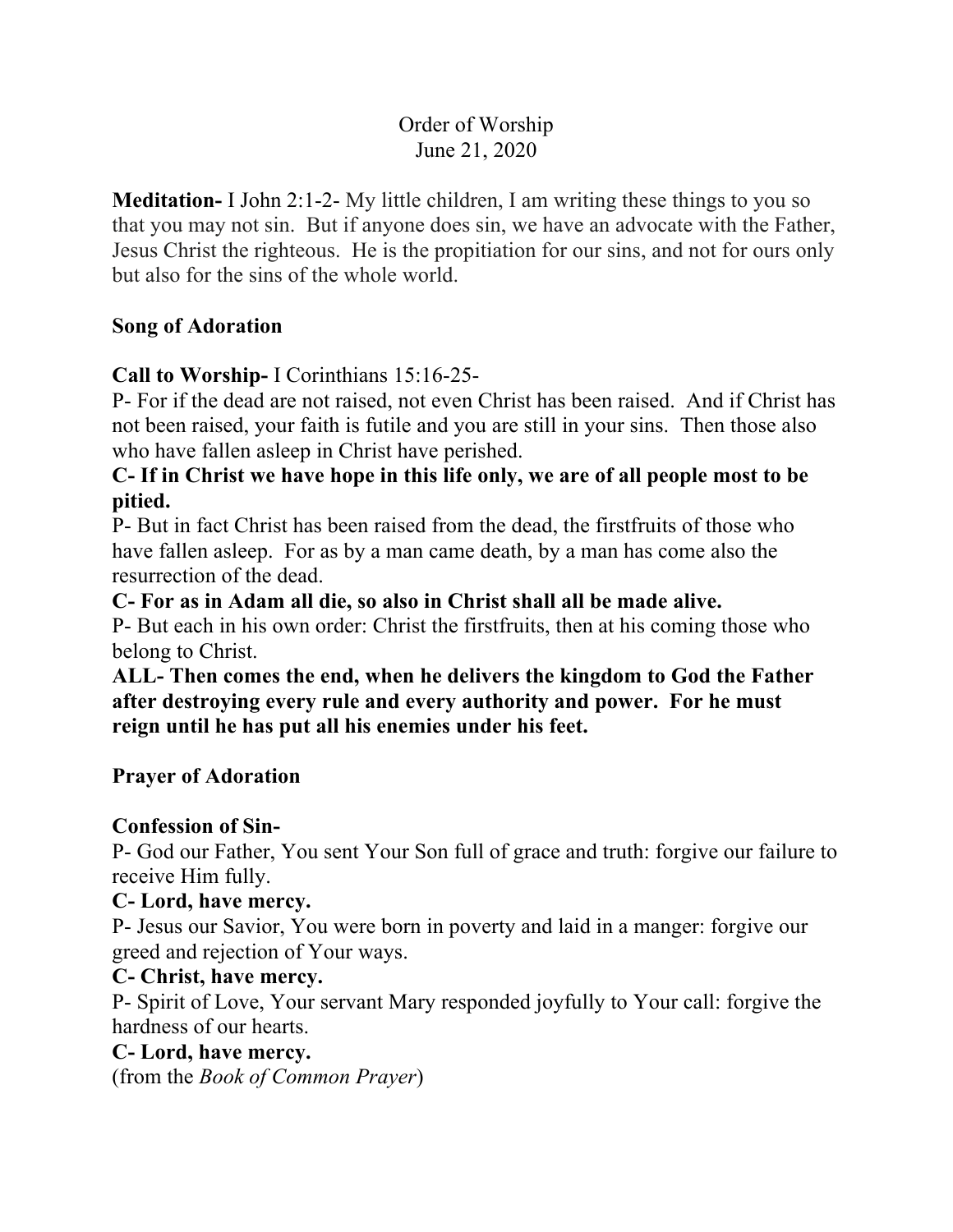**Assurance of Pardon-** The Lord your God is in your midst, a mighty one who will save; He will rejoice with gladness; He will quiet you by His love; He will exult over you with loud singing. (Zephaniah 3:17)

# **Songs of Worship**

# **Offering and Doxology**

**New Testament Reading-** John 4:34-42- Jesus said to them, "My food is to do the will of him who sent me and to accomplish his work. Do you not say, 'There are yet four months, then comes the harvest'? Look, I tell you, lift up your eyes, and see that the fields are white for harvest. Already the one who reaps is receiving wages and gathering fruit for eternal life, so that sower and reaper may rejoice together. For here the saying holds true, 'One sows and another reaps.' I sent you to reap that for which you did not labor. Others have labored, and you have entered into their labor."

Many Samaritans from that town believed in him because of the woman's testimony, "He told me all that I ever did." So when the Samaritans came to him, they asked him to stay with them, and he stayed there two days. And many more believed because of his word. They said to the woman, "It is no longer because of what you said that we believe, for we have heard for ourselves, and we know that this is indeed the Savior of the world."

#### **Announcements**

#### **Song of Preparation**

#### **Sermon-** "Why We Need a Savior"

**Sermon Text-** Genesis 29:1-35- Then Jacob went on his journey and came to the land of the people of the east. As he looked, he saw a well in the field, and behold, three flocks of sheep lying beside it, for out of that well the flocks were watered. The stone on the well's mouth was large, and when all the flocks were gathered there, the shepherds would roll the stone from the mouth of the well and water the sheep, and put the stone back in its place over the mouth of the well. Jacob said to them, "My brothers, where do you come from?" They said, "We are from Haran." He said to them, "Do you know Laban the son of Nahor?" They said, "We know him." He said to them, "Is it well with him?" They said, "It is well; and see, Rachel his daughter is coming with the sheep!" He said, "Behold, it is still high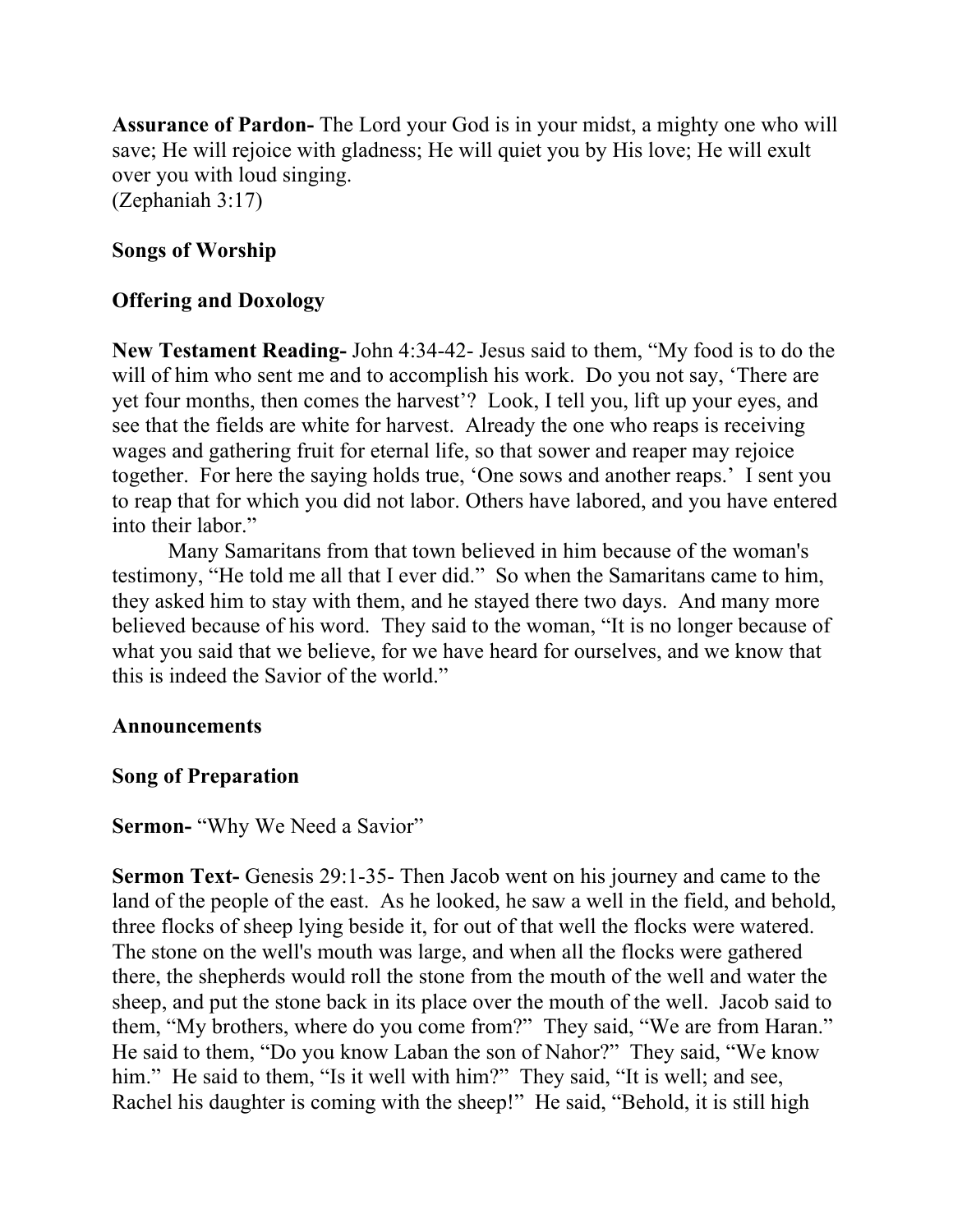day; it is not time for the livestock to be gathered together. Water the sheep and go, pasture them." But they said, "We cannot until all the flocks are gathered together and the stone is rolled from the mouth of the well; then we water the sheep."

While he was still speaking with them, Rachel came with her father's sheep, for she was a shepherdess. Now as soon as Jacob saw Rachel the daughter of Laban his mother's brother, and the sheep of Laban his mother's brother, Jacob came near and rolled the stone from the well's mouth and watered the flock of Laban his mother's brother. Then Jacob kissed Rachel and wept aloud. And Jacob told Rachel that he was her father's kinsman, and that he was Rebekah's son, and she ran and told her father.

As soon as Laban heard the news about Jacob, his sister's son, he ran to meet him and embraced him and kissed him and brought him to his house. Jacob told Laban all these things, and Laban said to him, "Surely you are my bone and my flesh!" And he stayed with him a month.

Then Laban said to Jacob, "Because you are my kinsman, should you therefore serve me for nothing? Tell me, what shall your wages be?" Now Laban had two daughters. The name of the older was Leah, and the name of the younger was Rachel. Leah's eyes were weak, but Rachel was beautiful in form and appearance. Jacob loved Rachel. And he said, "I will serve you seven years for your younger daughter Rachel." Laban said, "It is better that I give her to you than that I should give her to any other man; stay with me." So Jacob served seven years for Rachel, and they seemed to him but a few days because of the love he had for her.

Then Jacob said to Laban, "Give me my wife that I may go in to her, for my time is completed." So Laban gathered together all the people of the place and made a feast. But in the evening he took his daughter Leah and brought her to Jacob, and he went in to her. (Laban gave his female servant Zilpah to his daughter Leah to be her servant.) And in the morning, behold, it was Leah! And Jacob said to Laban, "What is this you have done to me? Did I not serve with you for Rachel? Why then have you deceived me?" Laban said, "It is not so done in our country, to give the younger before the firstborn. Complete the week of this one, and we will give you the other also in return for serving me another seven years." Jacob did so, and completed her week. Then Laban gave him his daughter Rachel to be his wife. (Laban gave his female servant Bilhah to his daughter Rachel to be her servant.) So Jacob went in to Rachel also, and he loved Rachel more than Leah, and served Laban for another seven years. When the LORD saw that Leah was hated, he opened her womb, but Rachel was barren. And Leah conceived and bore a son, and she called his name Reuben, for she said, "Because the LORD has looked upon my affliction; for now my husband will love me." She conceived again and bore a